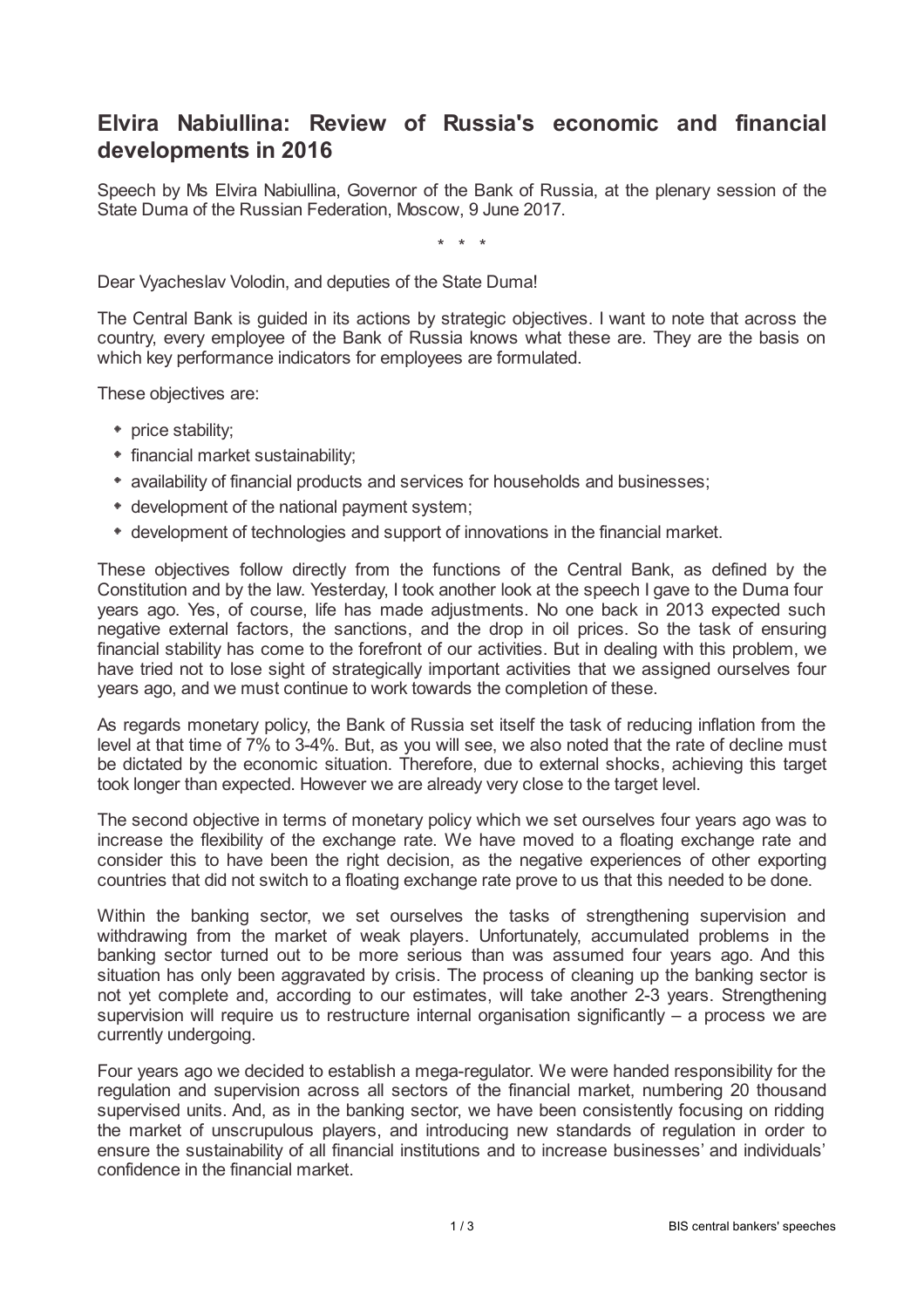Then we were set the task of developing a national payment system. This has become more pressing in connection with the sanctions, and, as I have mentioned, we managed to achieve this task ahead of schedule, even before 2016.

Further progress towards these strategic tasks constitutes the main objectives for the coming five years.

In the sphere of monetary policy, our task is to ensure a stable low rate of inflation: we want not just to achieve a level of 4% one time, or for one or two months, but to deliver a stable level of low inflation.

This will also lead to lower interest rates, longer loans, and will give businesses and individuals the ability to make long-term plans – in rubles, specifically, rather than foreign currency. All of this ultimately contributes to economic growth.

The key task in the banking sector, as I have mentioned, is to complete the process of cleaning it up, improving the quality of supervision, increasing its proactivity in the early stages and transitioning to consulting oversight, wherein we help conscientious financial market participants to fix their problems, while there is still time to do so.

We understand that the task of strengthening and enhancing the financial stability of banks cannot be single-handedly managed by the Bank of Russia alone. It is important to place more responsibility for misconduct on the owners and managers of credit organisations themselves, to ensure the irreversibility of punishments for crimes.

Qualitative changes are in store for the banking industry – these include a transition to a three-tier banking system, comprised of systemically important banks, banks with universal licences, and banks with basic licences. This is a radical change in the banking system, which we will need to implement with care in the near future. The three main tasks set before us, which we are currently resolving, are: to better manage risk, so as to protect the rights of depositors and creditors; to promote the availability of credit, including credit for small businesses; and to ensure fair competition, wherein a bank of any type will be able to work and earn within their niche in the market.

Another pressing task is the implementation of a new resolution mechanism. We hope that it will be in place by autumn, when we will be ready to use it. This will allow us both to reduce the cost and to speed up the resolution mechanism, in order to make rehabilitated banks more attractive to investors.

In the banking sector, as well as in the financial sector overall, the challenge lies not only in rehabilitating and cleaning up, but also in creating the conditions for development. This will come to the fore over the course of the next five years.

Creating conditions for development involves: introducing a system of individual pension capital – essentially a voluntary system for individuals; developing non-bank financing and the bond market; developing the capital market – in essence, creating long-term money for the country. At the moment we don't have long-term money, and so we must and will be doing everything we can to create it.

Further development of the payment system will involve a smooth transfer of the salaries of public sector employees and social payments on to a card system called "Mir". To make this transfer smooth and orderly is our task for the near future. We will also be aiming to expand the acceptance of the Mir card outside of Russia. We have already begun plans and arrangements with other countries on this front.

Finally, I will return to the topic of financial technology development – I have also spoken about